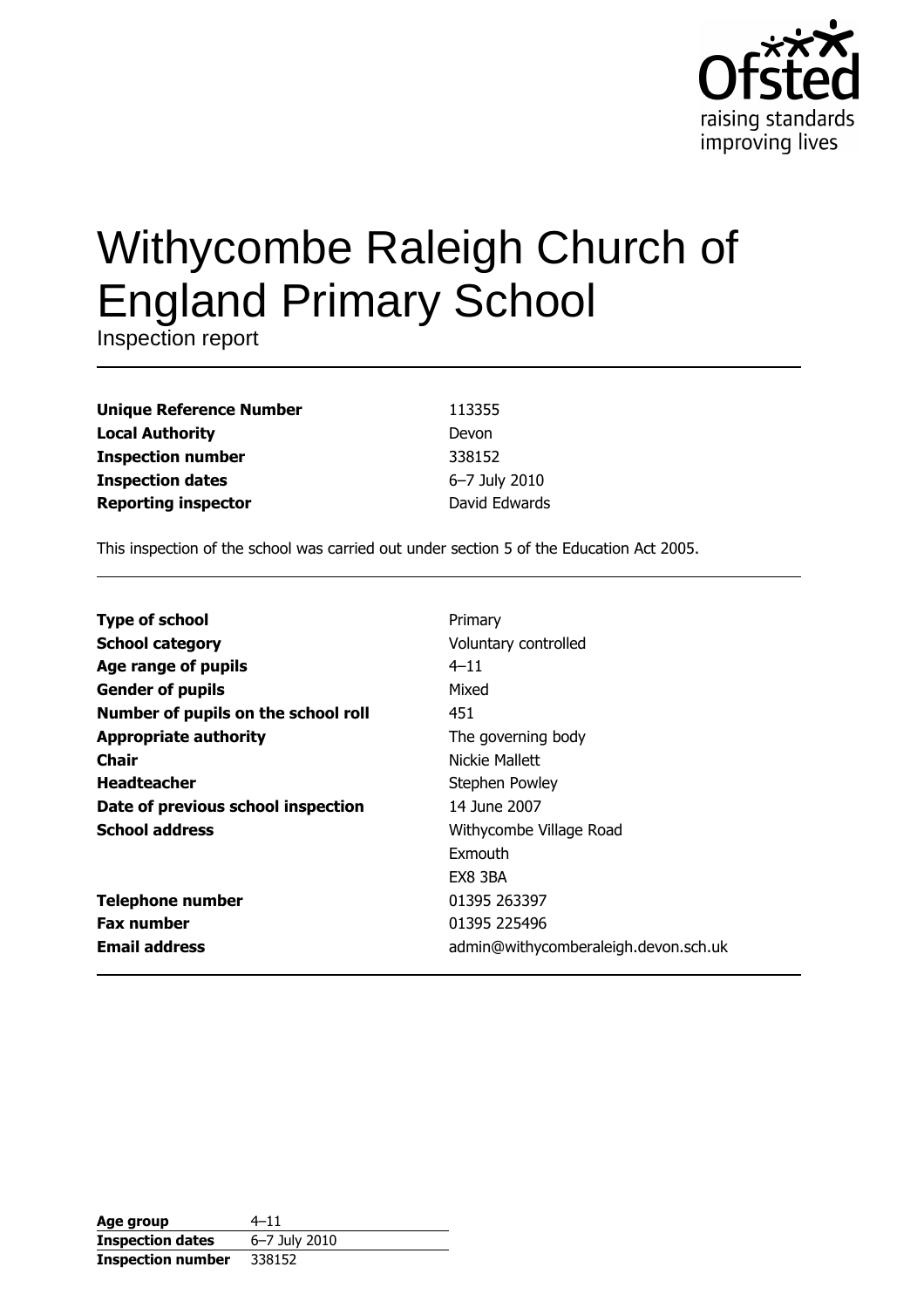The Office for Standards in Education, Children's Services and Skills (Ofsted) regulates and inspects to achieve excellence in the care of children and young people, and in education and skills for learners of all ages. It regulates and inspects childcare and children's social care, and inspects the Children and Family Court Advisory Support Service (Cafcass), schools, colleges, initial teacher training, work-based learning and skills training, adult and community learning, and education and training in prisons and other secure establishments. It rates council children's services, and inspects services for looked after children, safequarding and child protection.

Further copies of this report are obtainable from the school. Under the Education Act 2005, the school must provide a copy of this report free of charge to certain categories of people. A charge not exceeding the full cost of reproduction may be made for any other copies supplied.

If you would like a copy of this document in a different format, such as large print or Braille, please telephone 08456 404045, or email enquiries@ofsted.gov.uk.

You may copy all or parts of this document for non-commercial educational purposes, as long as you give details of the source and date of publication and do not alter the documentation in any way.

Royal Exchange Buildings St Ann's Square Manchester M2 7LA T: 08456 404045 Textphone: 0161 618 8524 E: enquiries@ofsted.gov.uk W: www.ofsted.gov.uk © Crown copyright 2010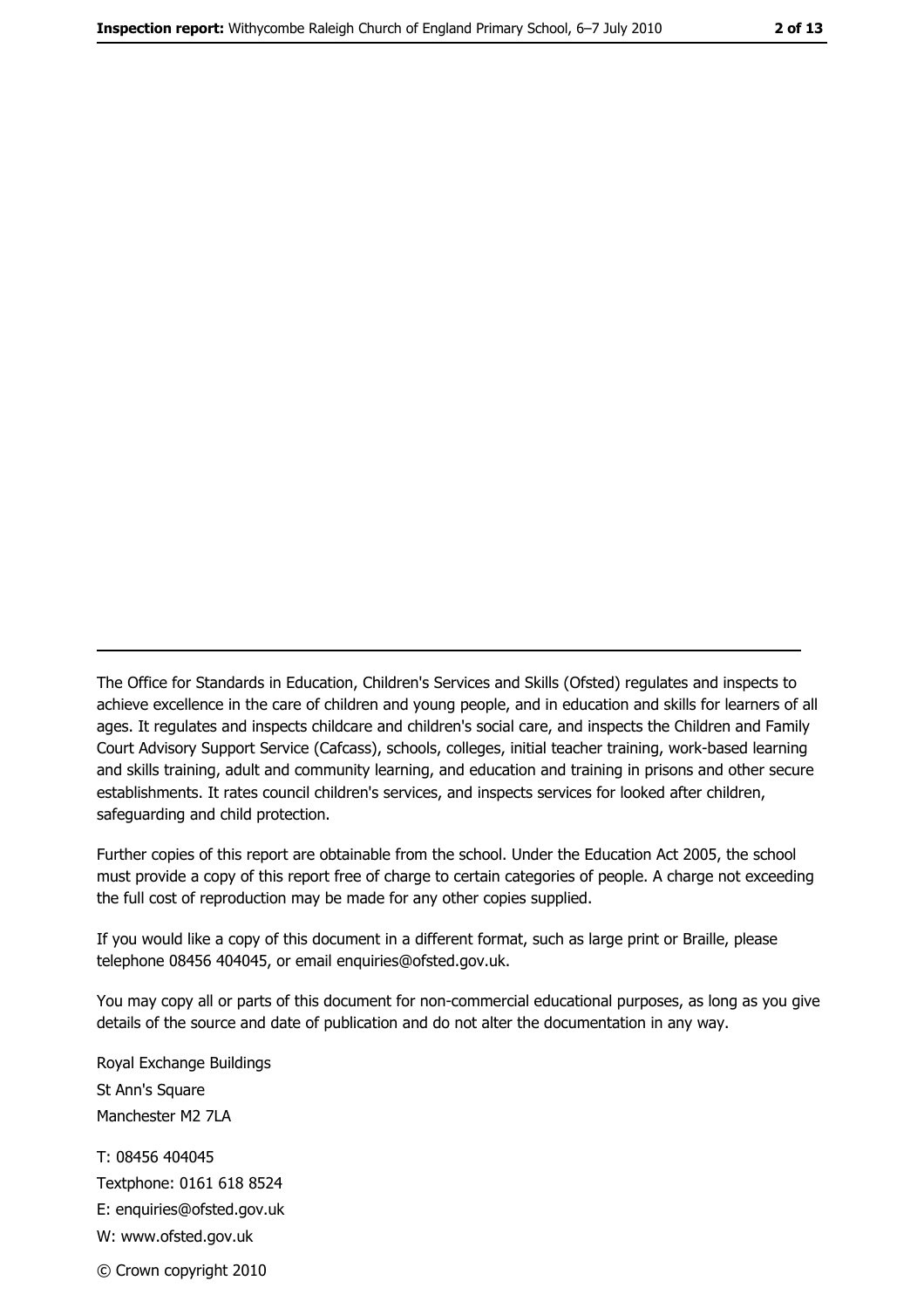# **Introduction**

This inspection was carried out by one of Her Majesty's Inspectors and three additional inspectors. The inspectors visited 22 lessons and observed 15 teachers, and held meetings with the headteacher, the chair of governors and other governor representatives, staff and pupils. They observed the school's work and looked at the school documentation including evidence from the school's self-evaluation process, including staff, pupil's and parent's questionnaires.

The inspection team reviewed many aspects of the school's work. It looked in detail at the following:

- the effectiveness of leaders and managers in securing improved outcomes for all  $\blacksquare$ pupils in the light of significant staff changes
- whether teaching throughout the school is sufficiently challenging to secure and  $\blacksquare$ maintain all pupils' high achievement, particularly in English
- how well improvements to the assessment and monitoring of pupils' learning are  $\blacksquare$ having the desired impact on raising pupils' achievements.

# **Information about the school**

This large school accepts pupils from the village and surrounding area. The vast majority of pupils are from White British backgrounds. A below average proportion of pupils are known to be eligible for free school meals, but an above average proportion have special educational needs and/or disabilities. The number of pupils from minority ethnic groups is low and very few pupils speak English as an additional language.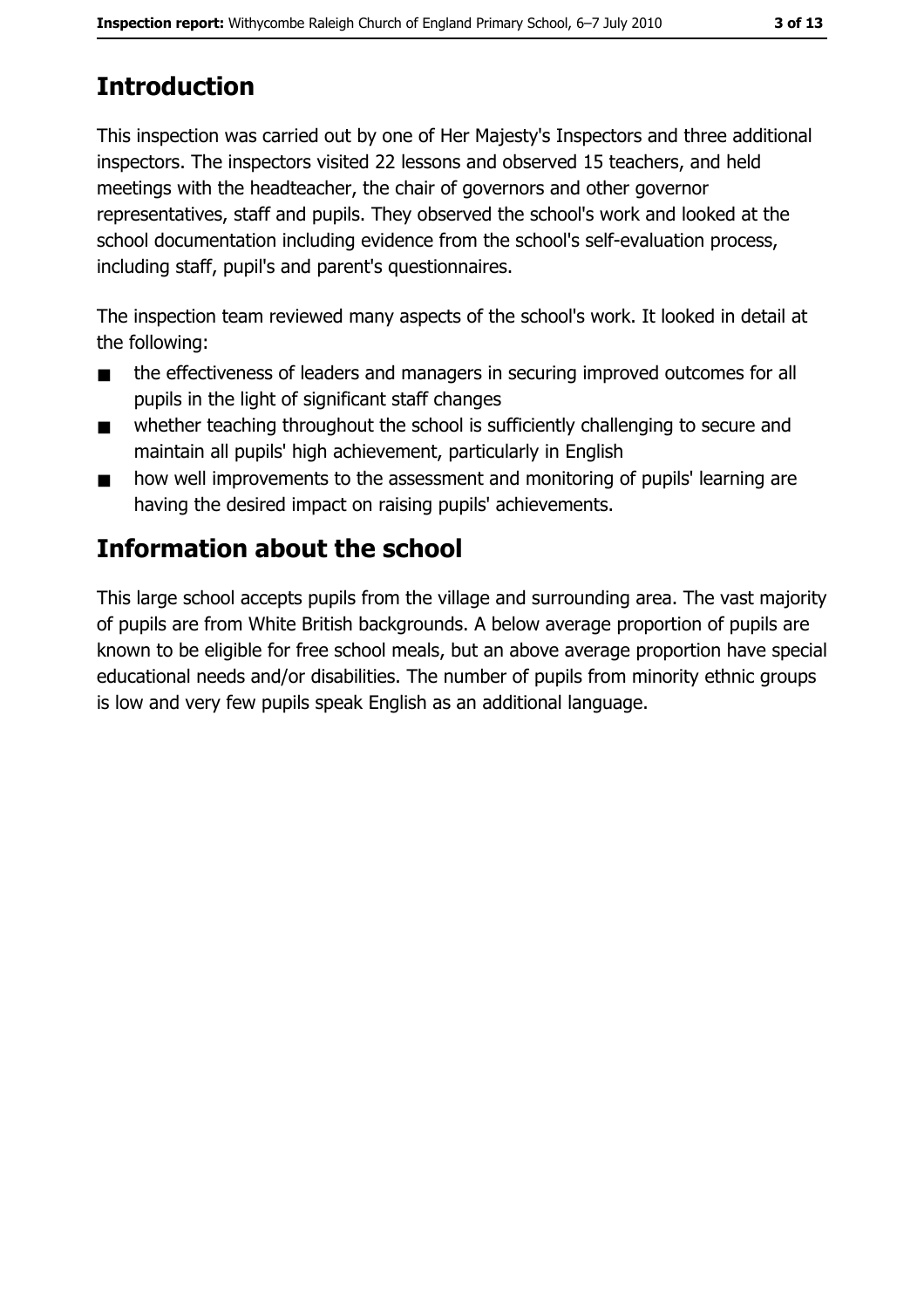Please turn to the glossary for a description of the grades and inspection terms

# **Inspection judgements**

# Overall effectiveness: how good is the school?

## The school's capacity for sustained improvement

# **Main findings**

Withycombe Raleigh is an outstanding school. Despite significant changes to leadership and management since the last inspection, the school has retained its focus on providing an inclusive and high-quality education for pupils. Leaders and managers at all levels have securely maintained and built upon the school's previously outstanding performance in all key areas. As a result of the excellent learning culture and strong inclusive ethos within the school, the majority of pupils achieve exceptionally high standards and their learning and progress are good.

The school's work is rigorously monitored by senior leaders, and outcomes are communicated regularly to governors so that they are enabled to make a strong contribution to the work and direction of the school. Pupils say they enjoy their lessons very much and appreciate the ways teachers work hard to make learning fun. The impressive range of extra-curricular clubs and amazing school grounds make a significant contribution to the all-round learning experiences of pupils.

Children get off to an excellent start to the Early Years Foundation Stage because of the outstanding provision that has been carefully planned to engage children's interests and support them to make very good progress in their learning. As a result, children are very well prepared to continue their learning in Key Stage 1.

Teaching throughout the school is usually good, and some lessons are excellent. This is because teachers' subject knowledge is extensive and ensures that pupils, especially the more able and those with special educational needs and/or disabilities, are appropriately challenged to do their best. The only relative weakness is that teachers' marking and feedback do not fully support pupils in understanding how they can improve their work. Assessment information is now used by teachers to identify pupils' attainment as well as to measure how much progress they are making. Support staff are highly valued by the school and well trained. They work closely with teachers to provide very effective support for all pupils.

In the short time since his appointment, the headteacher has worked closely with senior leaders and governors to develop a very clear understanding of the school's many strengths and areas for improvement. His ambition and insight to lead the school towards securing even higher achievements for pupils are demonstrated by the improved processes for managing the performance of staff through professional development, and the high level of morale evident within the school. All leaders ensure that school improvement plans are accurately focused on improving learning outcomes for pupils. The school's capacity for further improvement is excellent.

| ٦ |  |
|---|--|
|   |  |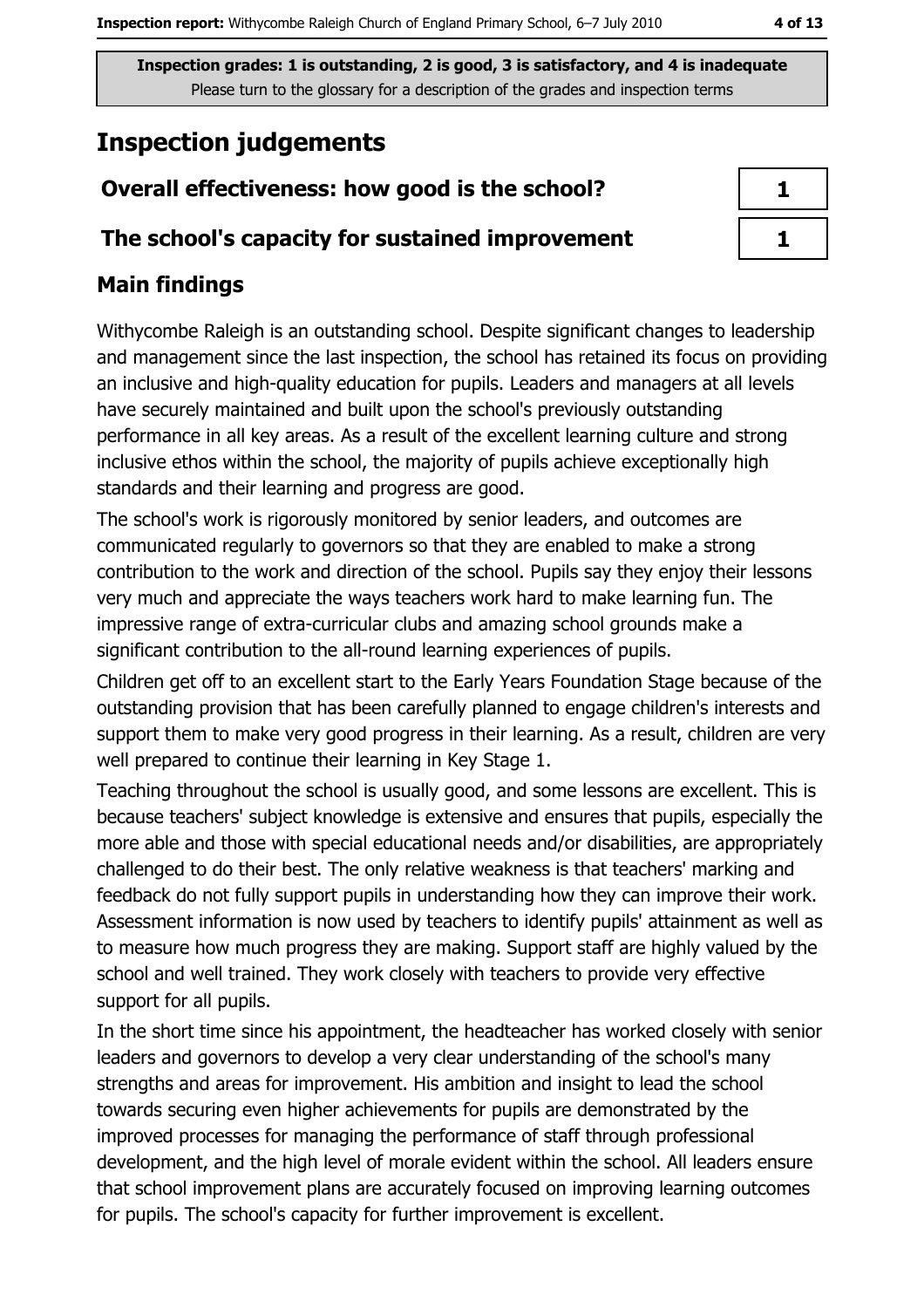# What does the school need to do to improve further?

Give pupils a greater understanding of how to improve their work by ensuring that  $\blacksquare$ high quality marking and feedback are implemented consistently throughout the school.

### **Outcomes for individuals and groups of pupils**

Pupils' behaviour is exemplary and they enjoy very positive relationships with adults. They are proud of their school and regard it as a community. Pupils are highly motivated and engage enthusiastically in lessons, demonstrating a sense of enjoyment and fascination in learning about themselves, others and the world around them.

Pupils say they feel very safe in school. They play well together, and say that incidents of bullying are rare and they know who to talk to if they have concerns. Pupils' understanding of how to use information and communication technology safely is particularly well developed. Pupils speak confidently about what constitutes a healthy diet and lifestyle. Strategies to support pupils in attending school are thoroughly implemented so that attendance remains above average.

Since the last inspection, pupils' attainment had remained above average but had steadily fallen, particularly in writing. The rigorous analysis of pupils' test results has helped teachers to identify more accurately pupils' individual learning needs. Consequently, national test results for 2010 demonstrate a significant improvement in English and mathematics. Lesson observations and a scrutiny of pupils' work confirm that pupils' attainment is now significantly above average and overall achievement throughout the school is outstanding.

Pupils' basic skills for learning are particularly well developed and practised across the curriculum. Pupils show excellent concentration in lessons and are committed to succeed. The early identification of pupils' learning needs and the consistent support for all groups of learners are notable strengths of the school. More able pupils, those with particular gifts and talents, and pupils with special educational needs and/or disabilities often make excellent progress because support is very well organised and matched to their individual learning needs. As a result, pupils identified as needing additional support often perform in line with national expectations.

Pupils are enabled to contribute very positively to the school and wider community. Through the creative use of the local environment, visits to places of interest and participation in national competitions and festivals, pupils gain a good appreciation of cultural diversity within Britain.

These are the grades for pupils' outcomes

 $\mathbf{1}$ 

The grades for attainment and attendance are: 1 is high; 2 is above average; 3 is broadly average; and 4 is low.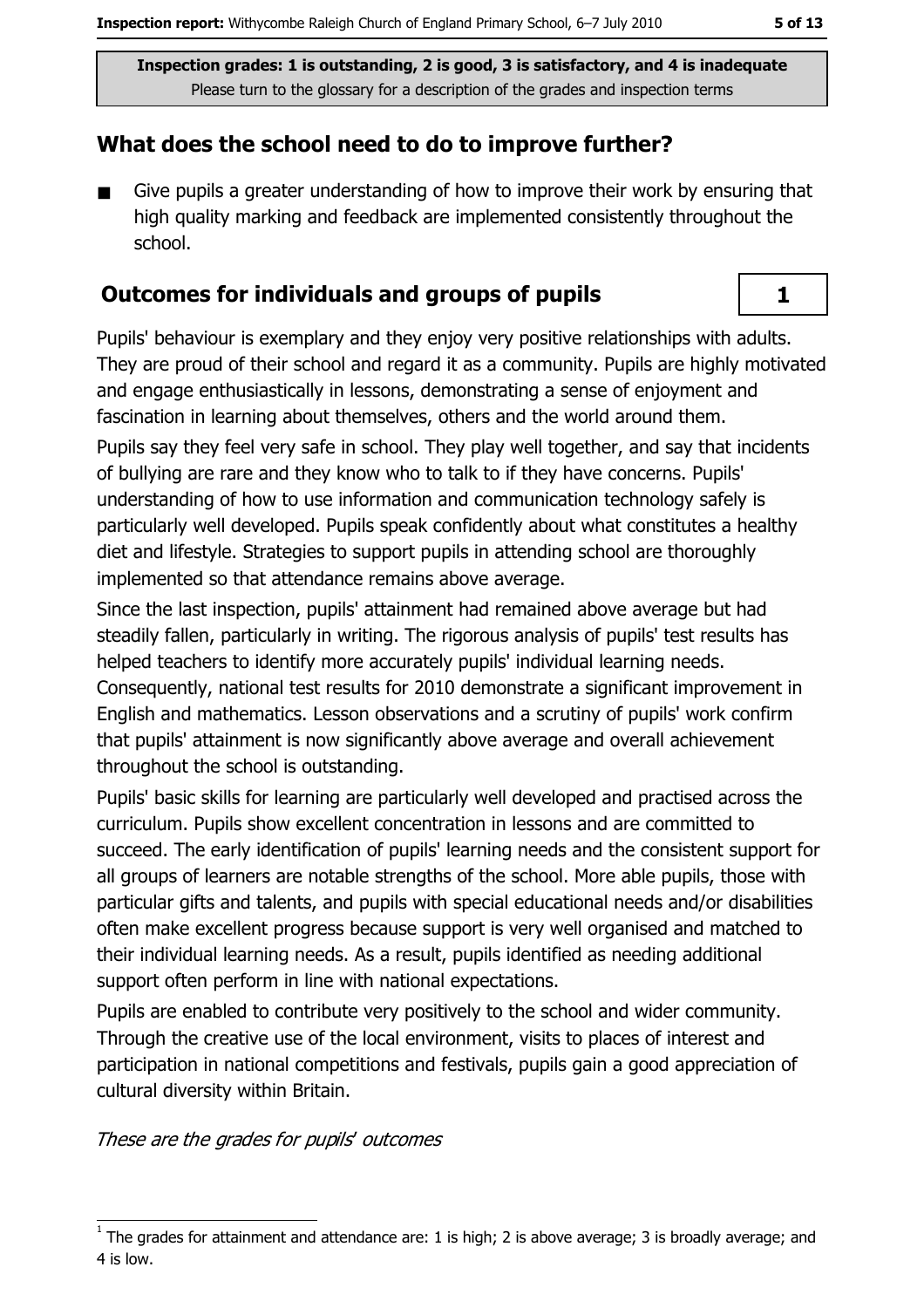| Pupils' achievement and the extent to which they enjoy their learning                                                     | 1              |
|---------------------------------------------------------------------------------------------------------------------------|----------------|
| Taking into account:<br>Pupils' attainment <sup>1</sup>                                                                   | 1              |
| The quality of pupils' learning and their progress                                                                        | 2              |
| The quality of learning for pupils with special educational needs and/or<br>disabilities and their progress               | 1              |
| The extent to which pupils feel safe                                                                                      | 1              |
| <b>Pupils' behaviour</b>                                                                                                  | 1              |
| The extent to which pupils adopt healthy lifestyles                                                                       | 1              |
| The extent to which pupils contribute to the school and wider community                                                   | 1              |
| The extent to which pupils develop workplace and other skills that will<br>contribute to their future economic well-being | 1              |
| Taking into account:<br>Pupils' attendance <sup>1</sup>                                                                   | $\overline{2}$ |
| The extent of pupils' spiritual, moral, social and cultural development                                                   | 1              |

#### How effective is the provision?

Teachers use their good subject knowledge to plan stimulating lessons that provide appropriate challenge for pupils. Good relationships between teachers and support staff ensure that pupils engage positively with their work. Pupils appreciate the effort teachers put into planning their lessons. One pupil summed up the views of the majority by saying, 'Teachers think of new ways in which we can learn and we have lots of really good clubs!' However, the use of marking to quide pupils and help them understand how they could improve their work is not consistently good in all classes.

The school learning environment is stunning and constantly being improved. Every aspect of the grounds surrounding the school has been utilised to provide high quality learning opportunities for pupils.

The curriculum is innovative and designed to engage pupils fully in learning. The school has developed very effective links with extended services and partners in order to provide extensively for pupils and their families. Recent improvements to the accommodation have allowed the school to develop further as a centre for community support and education.

Excellent attention is given to all aspects of care, guidance and support. Teaching assistants work very closely with small groups or individuals and contribute most effectively to the assessment of pupils' learning. The recent improvements to the way the school assesses pupils' learning are having the desired impact on raising pupils' achievements. This is because assessment information is used very well by teachers to measure the progress pupils are making and identify what they need to do next to support pupils when planning lessons.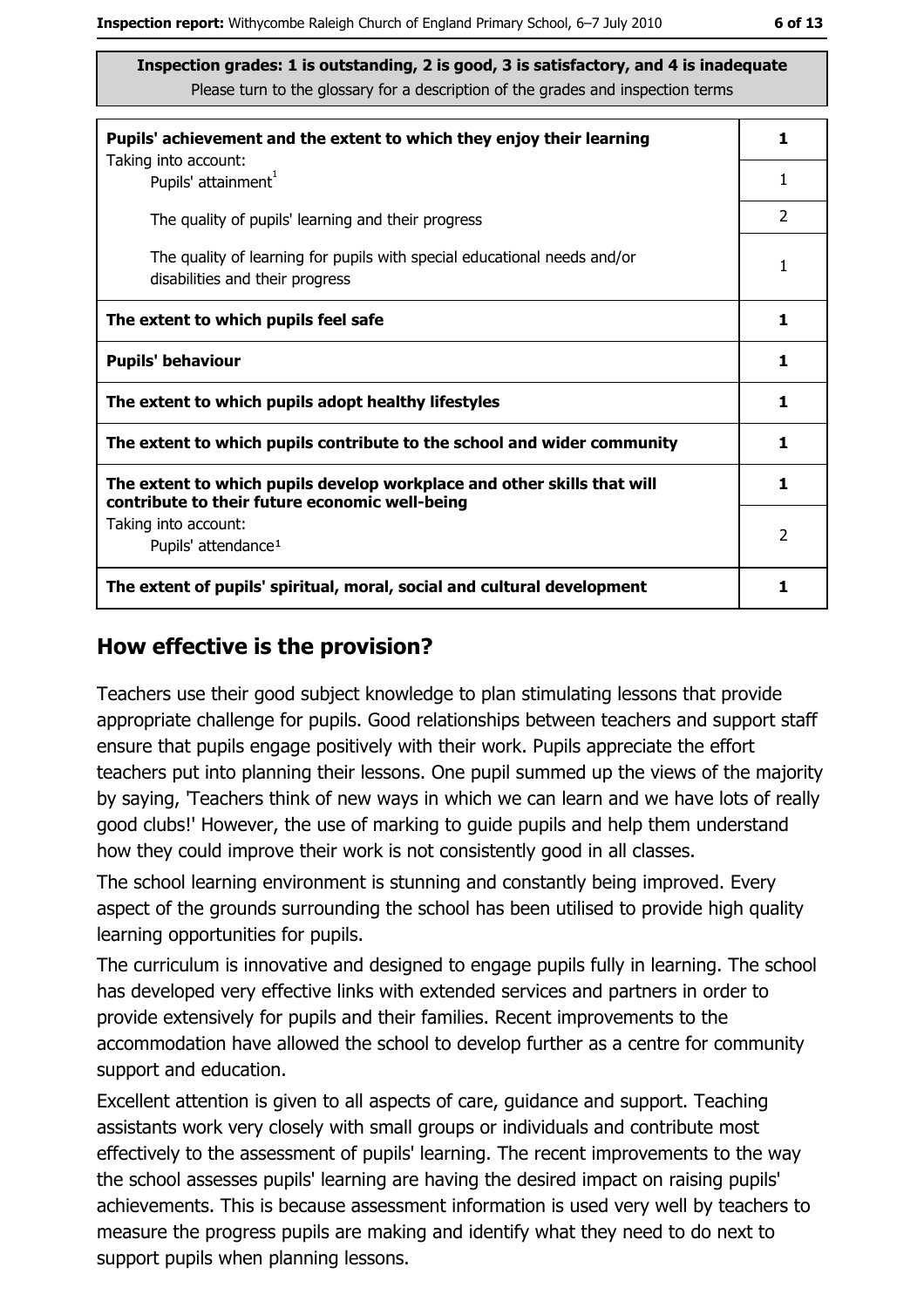#### These are the grades for the quality of provision

| The quality of teaching                                                                                    |   |
|------------------------------------------------------------------------------------------------------------|---|
| Taking into account:<br>The use of assessment to support learning                                          |   |
| The extent to which the curriculum meets pupils' needs, including, where<br>relevant, through partnerships | 1 |
| The effectiveness of care, guidance and support                                                            |   |

#### How effective are leadership and management?

These are the grades for leadership and management

| The effectiveness of leadership and management in embedding ambition and<br>driving improvement                                                                     |                         |
|---------------------------------------------------------------------------------------------------------------------------------------------------------------------|-------------------------|
| Taking into account:<br>The leadership and management of teaching and learning                                                                                      | 1                       |
| The effectiveness of the governing body in challenging and supporting the<br>school so that weaknesses are tackled decisively and statutory responsibilities<br>met |                         |
| The effectiveness of the school's engagement with parents and carers                                                                                                | 1                       |
| The effectiveness of partnerships in promoting learning and well-being                                                                                              | 1                       |
| The effectiveness with which the school promotes equality of opportunity and<br>tackles discrimination                                                              |                         |
| The effectiveness of safeguarding procedures                                                                                                                        | $\overline{\mathbf{2}}$ |
| The effectiveness with which the school promotes community cohesion                                                                                                 | $\mathbf{2}$            |
| The effectiveness with which the school deploys resources to achieve<br>value for money                                                                             |                         |

## **Early Years Foundation Stage**

Most children start school with skills and abilities that are in line with national expectations but often display strengths in problem solving, reasoning and numeracy and weaknesses in emotional development. They do so well across all the areas of learning because teaching is of the highest quality and centred on the needs of the individual child. Trusting and supportive relationships are quickly made between the school, children and their parents and carers.

The leader of the Early Years Foundation Stage has shown enormous enthusiasm and commitment to her role and has been very effective in moulding new staff to work as a team over the past year. She demonstrates a secure knowledge of how children learn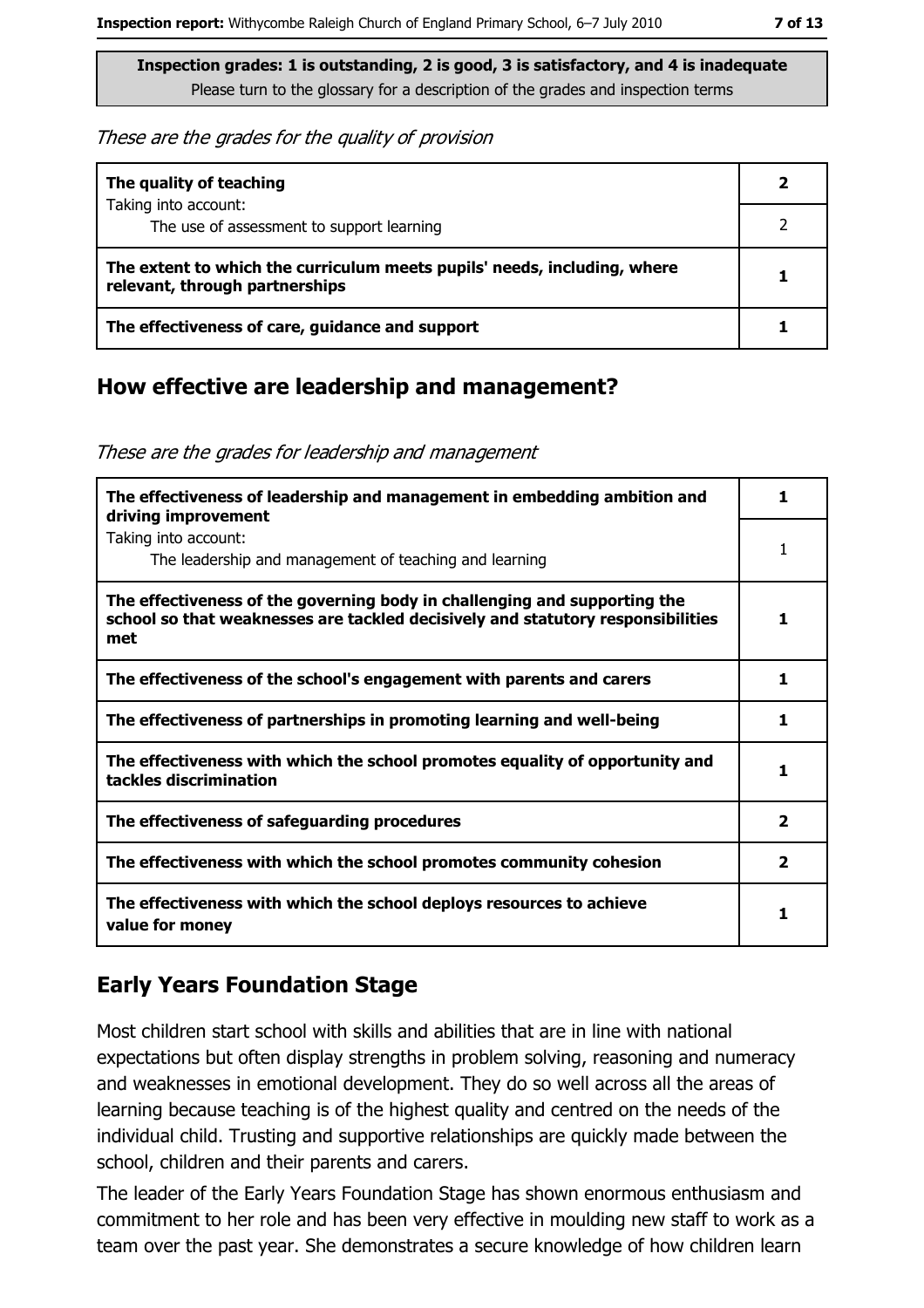best and is highly reflective and ambitious for further improvements within the setting. The improved outcomes seen in children's writing skills and emotional development for 2010 are a result of the focused cooperation of all adults.

Good communications with parents and carers ensure high levels of satisfaction and include improved opportunities for parents and carers to contribute to the recording of their children's achievements at home through, for example, the use of 'wow' slips.

The learning environment is welcoming, both inside and out, and activities are carefully thought through to engage and support children's learning. For example, improvements in opportunities for children to write, particularly for boys, have been integrated into all aspects of the curriculum.

Detailed assessments result in teachers developing a comprehensive understanding of children's strengths and next steps in learning. The process is not yet sufficiently streamlined and leaders are aware that observations of children's learning are occasionally duplicated unnecessarily.

| <b>Overall effectiveness of the Early Years Foundation Stage</b><br>Taking into account:     |  |  |
|----------------------------------------------------------------------------------------------|--|--|
|                                                                                              |  |  |
| Outcomes for children in the Early Years Foundation Stage                                    |  |  |
| The quality of provision in the Early Years Foundation Stage                                 |  |  |
|                                                                                              |  |  |
| The effectiveness of leadership and management of the Early Years<br><b>Foundation Stage</b> |  |  |

These are the grades for the Early Years Foundation Stage

## **Views of parents and carers**

The overwhelming majority of the parents and carers who responded to the questionnaire were very positive about the school. There were many positive comments about how much their children enjoy school. One parent summed up the views of the majority by writing, This is a fantastic school; we feel our children are privileged to attend. There are some truly exceptional teachers who seem to be able to bring out the best in every single child."

In essence the findings of the inspectors reflected the views of parents. The small number of parents who raised concerns would like to see further improvements to the way the school communicates with them. In particular for parents who; may wish to discuss their child's special educational needs, or would like additional ways of understanding how well their child is progressing in school, or want to know how unacceptable behaviour, when it does occur, is dealt with.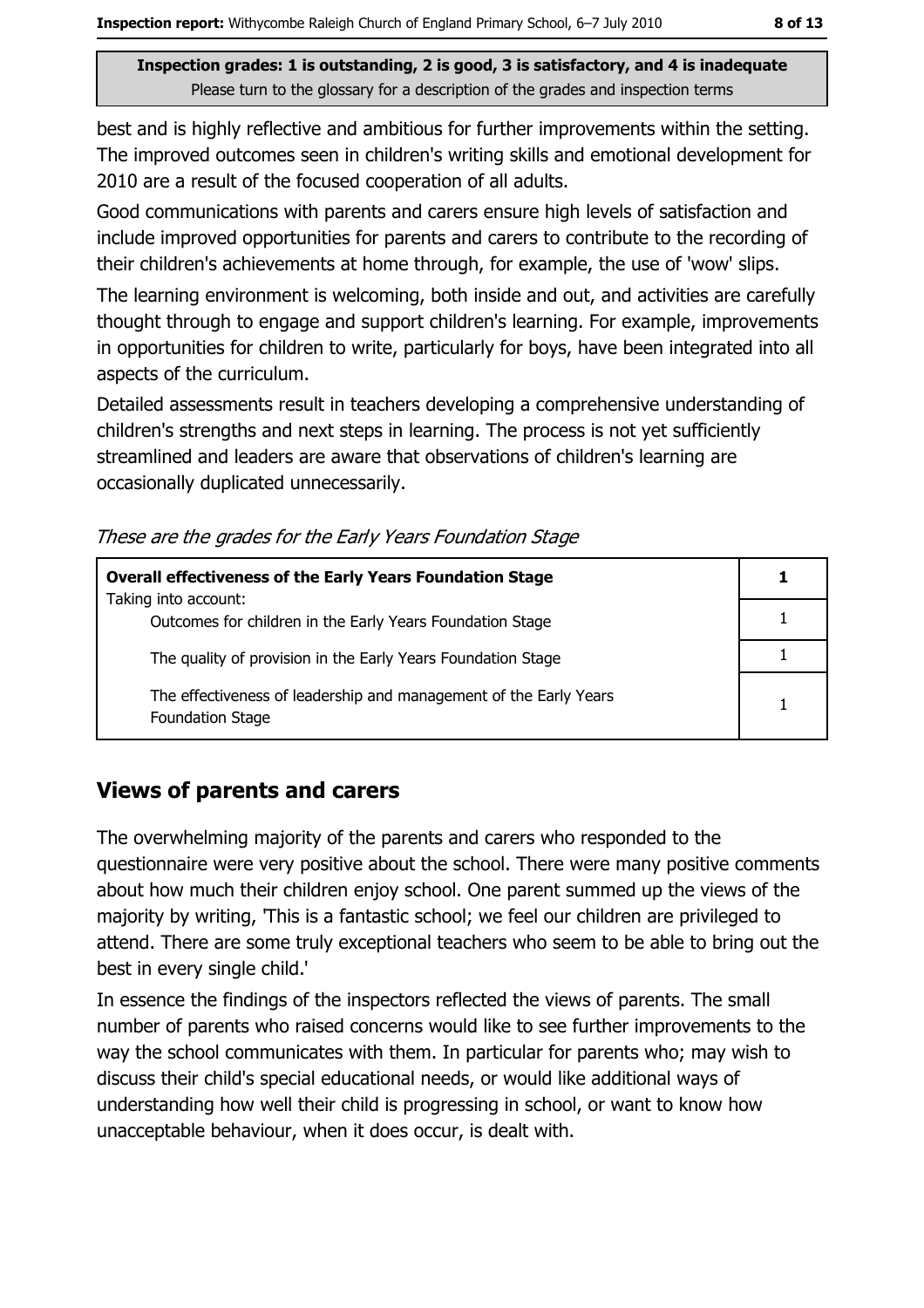# Responses from parents and carers to Ofsted's questionnaire

Ofsted invited all the registered parents and carers of pupils registered at Withycombe Raleigh C of E Primary School to complete a questionnaire about their views of the school.

In the questionnaire, parents and carers were asked to record how strongly they agreed with 13 statements about the school.

The inspection team received 140 completed questionnaires by the end of the on-site inspection. In total, there are 451 pupils registered at the school.

| <b>Statements</b>                                                                                                                                                                                                                                       | <b>Strongly</b><br><b>Agree</b> |               | <b>Agree</b> |               | <b>Disagree</b> |                | <b>Strongly</b><br>disagree |                |
|---------------------------------------------------------------------------------------------------------------------------------------------------------------------------------------------------------------------------------------------------------|---------------------------------|---------------|--------------|---------------|-----------------|----------------|-----------------------------|----------------|
|                                                                                                                                                                                                                                                         | <b>Total</b>                    | $\frac{1}{2}$ | <b>Total</b> | $\frac{0}{0}$ | <b>Total</b>    | $\frac{0}{0}$  | <b>Total</b>                | $\frac{1}{2}$  |
| My child enjoys school                                                                                                                                                                                                                                  | 86                              | 64            | 43           | 32            | 5               | 4              | 0                           | 0              |
| The school keeps my child<br>safe                                                                                                                                                                                                                       | 97                              | 72            | 36           | 27            | $\mathbf{1}$    | $\mathbf{1}$   | 0                           | 0              |
| The school informs me<br>about my child's progress                                                                                                                                                                                                      | 56                              | 42            | 62           | 46            | 14              | 10             | 0                           | 0              |
| My child is making enough<br>progress at this school                                                                                                                                                                                                    | 68                              | 51            | 58           | 43            | $\overline{7}$  | 5              | 1                           | $\mathbf{1}$   |
| The teaching is good at this<br>school                                                                                                                                                                                                                  | 80                              | 50            | 50           | 37            | 4               | 3              | 0                           | 0              |
| The school helps me to<br>support my child's learning                                                                                                                                                                                                   | 65                              | 49            | 55           | 41            | 13              | 10             | 0                           | 0              |
| The school helps my child to<br>have a healthy lifestyle                                                                                                                                                                                                | 66                              | 49            | 64           | 48            | $\overline{2}$  | $\overline{2}$ | 0                           | 0              |
| The school makes sure that<br>my child is well prepared for<br>the future (for example<br>changing year group,<br>changing school, and for<br>children who are finishing<br>school, entering further or<br>higher education, or<br>entering employment) | 62                              | 46            | 64           | 48            | 3               | $\overline{2}$ | $\overline{2}$              | $\overline{2}$ |
| The school meets my child's<br>particular needs                                                                                                                                                                                                         | 57                              | 43            | 71           | 53            | 5               | 4              | 0                           | 0              |
| The school deals effectively<br>with unacceptable behaviour                                                                                                                                                                                             | 47                              | 35            | 69           | 52            | 11              | 8              | 5                           | $\overline{4}$ |
| The school takes account of<br>my suggestions and<br>concerns                                                                                                                                                                                           | 48                              | 36            | 62           | 46            | 14              | 10             | 3                           | $\overline{2}$ |
| The school is led and<br>managed effectively                                                                                                                                                                                                            | 55                              | 41            | 67           | 50            | 6               | 5              | $\mathbf{1}$                | $\mathbf{1}$   |
| Overall, I am happy with my<br>child's experience at this<br>school                                                                                                                                                                                     | 73                              | 55            | 55           | 41            | $\overline{4}$  | 3              | $\mathbf 0$                 | 0              |

The table above summarises the responses that parents and carers made to each statement. The percentages indicate the proportion of parents and carers giving that response out of the total number of completed questionnaires. Where one or more parents and carers chose not to answer a particular question, the percentages will not add up to 100%.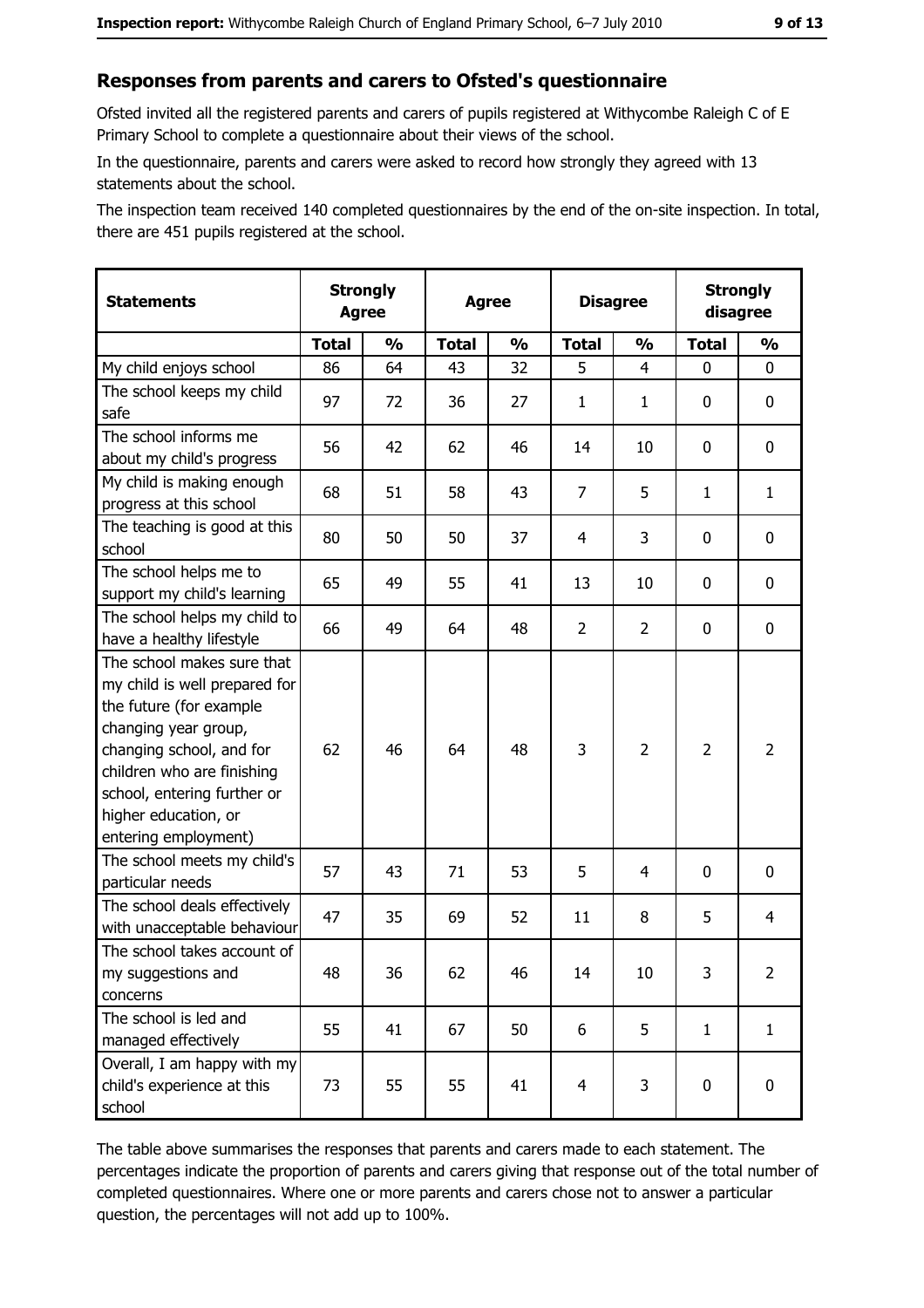# **Glossary**

| <b>Grade</b> | <b>Judgement</b> | <b>Description</b>                                                                                                                                                                                                               |
|--------------|------------------|----------------------------------------------------------------------------------------------------------------------------------------------------------------------------------------------------------------------------------|
| Grade 1      | Outstanding      | These features are highly effective. An oustanding<br>school provides exceptionally well for its pupils' needs.                                                                                                                  |
| Grade 2      | Good             | These are very positive features of a school. A school<br>that is good is serving its pupils well.                                                                                                                               |
| Grade 3      | Satisfactory     | These features are of reasonable quality. A satisfactory<br>school is providing adequately for its pupils.                                                                                                                       |
| Grade 4      | Inadequate       | These features are not of an acceptable standard. An<br>inadequate school needs to make significant<br>improvement in order to meet the needs of its pupils.<br>Ofsted inspectors will make further visits until it<br>improves. |

# What inspection judgements mean

### **Overall effectiveness of schools**

|                       | Overall effectiveness judgement (percentage of<br>schools) |      |                     |                   |
|-----------------------|------------------------------------------------------------|------|---------------------|-------------------|
| <b>Type of school</b> | <b>Outstanding</b>                                         | Good | <b>Satisfactory</b> | <b>Inadequate</b> |
| Nursery schools       | 51                                                         | 45   | 0                   | 4                 |
| Primary schools       | 6                                                          | 41   | 42                  | 10                |
| Secondary schools     | 8                                                          | 34   | 44                  | 14                |
| Sixth forms           | 10                                                         | 37   | 50                  | 3                 |
| Special schools       | 32                                                         | 38   | 25                  | 5                 |
| Pupil referral units  | 12                                                         | 43   | 31                  | 14                |
| All schools           | 9                                                          | 40   | 40                  | 10                |

New school inspection arrangements were introduced on 1 September 2009. This means that inspectors now make some additional judgements that were not made previously.

The data in the table above is for the period 1 September to 31 December 2009 and is the most recently published data available (see www.ofsted.gov.uk). Please note that the sample of schools inspected during the autumn term 2009 was not representative of all schools nationally, as weaker schools are inspected more frequently than good or outstanding schools.

Percentages are rounded and do not always add exactly to 100. Secondary school figures include those that have sixth forms, and sixth form figures include only the data specifically for sixth form inspection judgements.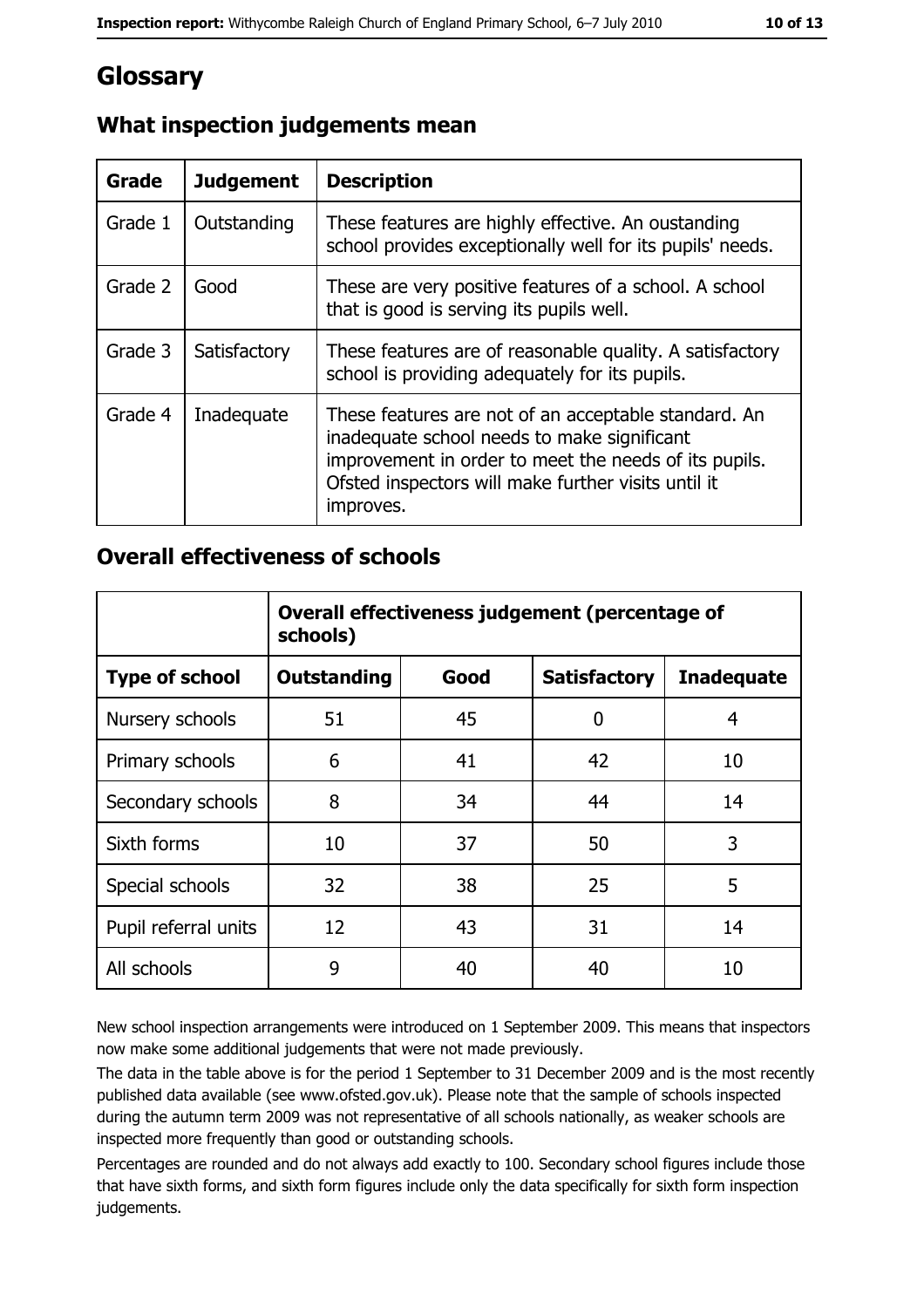# **Common terminology used by inspectors**

| Achievement:                  | the progress and success of a pupil in<br>their learning, development or training.                                                                                                                                                                                                                           |
|-------------------------------|--------------------------------------------------------------------------------------------------------------------------------------------------------------------------------------------------------------------------------------------------------------------------------------------------------------|
| Attainment:                   | the standard of the pupils' work shown by<br>test and examination results and in<br>lessons.                                                                                                                                                                                                                 |
| Capacity to improve:          | the proven ability of the school to<br>continue improving. Inspectors base this<br>judgement on what the school has<br>accomplished so far and on the quality of<br>its systems to maintain improvement.                                                                                                     |
| Leadership and management:    | the contribution of all the staff with<br>responsibilities, not just the headteacher,<br>to identifying priorities, directing and<br>motivating staff and running the school.                                                                                                                                |
| Learning:                     | how well pupils acquire knowledge,<br>develop their understanding, learn and<br>practise skills and are developing their<br>competence as learners.                                                                                                                                                          |
| <b>Overall effectiveness:</b> | inspectors form a judgement on a school's<br>overall effectiveness based on the findings<br>from their inspection of the school. The<br>following judgements, in particular,<br>influence what the overall effectiveness<br>judgement will be.                                                               |
|                               | The school's capacity for sustained<br>improvement.<br>Outcomes for individuals and groups<br>of pupils.<br>The quality of teaching.<br>The extent to which the curriculum<br>meets pupil's needs, including where<br>relevant, through partnerships.<br>The effectiveness of care, guidance<br>and support. |
| Progress:                     | the rate at which pupils are learning in<br>lessons and over longer periods of time. It<br>is often measured by comparing the<br>pupils' attainment at the end of a key<br>stage with their attainment when they<br>started.                                                                                 |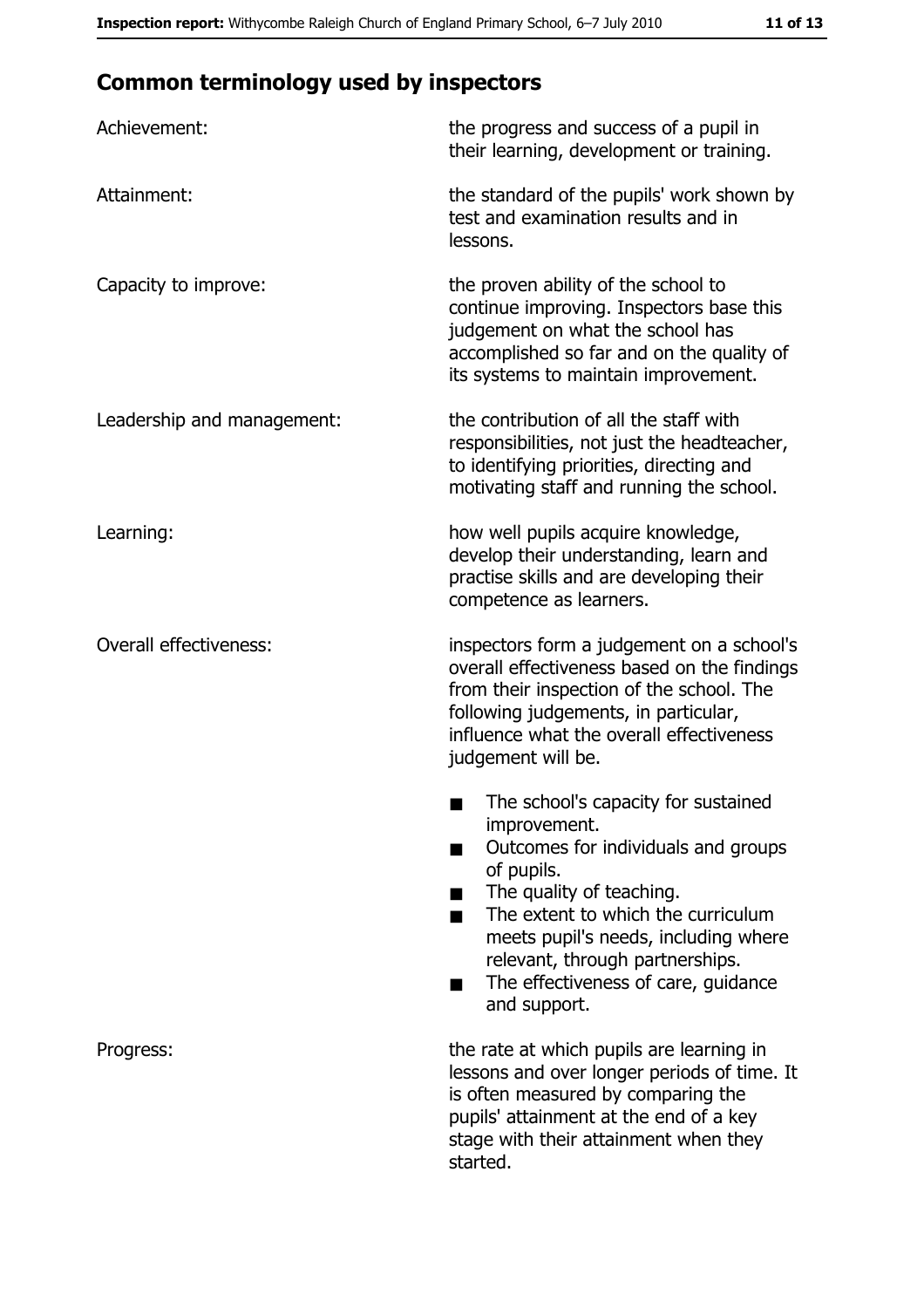This letter is provided for the school, parents and carers to share with their children. It describes Ofsted's main findings from the inspection of their school.



#### 8 July 2010

Dear Pupils

Inspection of Withycombe Raleigh C of E Primary School, Exmouth EX8 3BA Thank you for making us so welcome when we visited your school recently. We were particularly impressed with your very good behaviour and your enthusiasm to learn in lessons. We have decided that yours is an outstanding school. That means that your teachers and all those who work in the school support you in your learning very well. Not only do you clearly enjoy your learning, but you make good progress and you achieve highly in English and mathematics by the time you leave school at the end of Year 6. The support and guidance you enjoy are exceptional because your headteacher, staff and governors do all they can to provide you with fantastic learning experiences. I was not surprised therefore to find that your attendance is good. Well done, keep it up! Those of you we spoke with told us the school is a safe place, and that you learn a lot about staying healthy through regular exercise and eating a healthy diet. We noticed that you work well together in lessons and have plenty of opportunity to support and extend your learning using your amazing school grounds that have been carefully filled with activities and experiences. A particular strength of your school is the way those of you who sometimes find learning challenging are given really good support so that many of you make fantastic progress in all you do.

There is always room for improvement, so we have asked your headteacher to make sure that when teachers mark your work and provide you with feedback, they always make sure you understand exactly what it is you need to do to improve. In that way I am sure even more of you will be able to achieve your very best.

Finally, I would like to say how brilliant and professional the Year 6 'Stomp' group was in assembly. The other inspectors and I will remember that performance for a long time to come! I hope all of you, in time, take up the many wonderful opportunities on offer to you in your school. You and your teachers have all worked very hard this year so I hope you all have an enjoyable summer holiday. I wish you well for your futures.

Yours sincerely

David Edwards

Her Majesty's Inspector